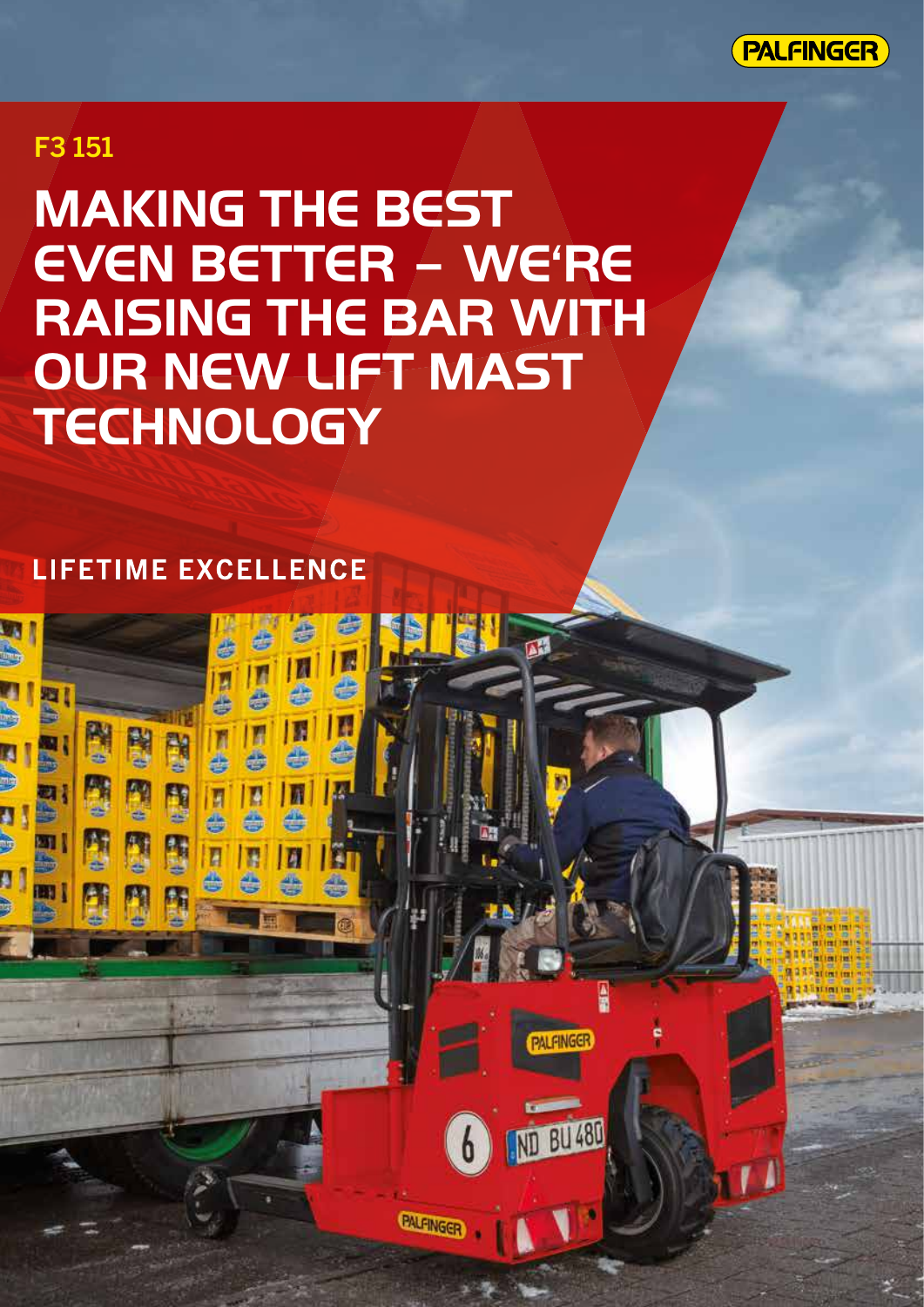# **YOUR BENEFITS AT A GLANCE**

- Tailored for beverage logistics and other lightweight applications
- Available wherever and whenever you need it
- Maximum operating safety and low operating costs
- Efficient operation thanks to excellent manoeuvrability even in the tightest spaces

ė

**PALFINGER** 

**PAF H126** 

• The lightest truck mounted forklift in its class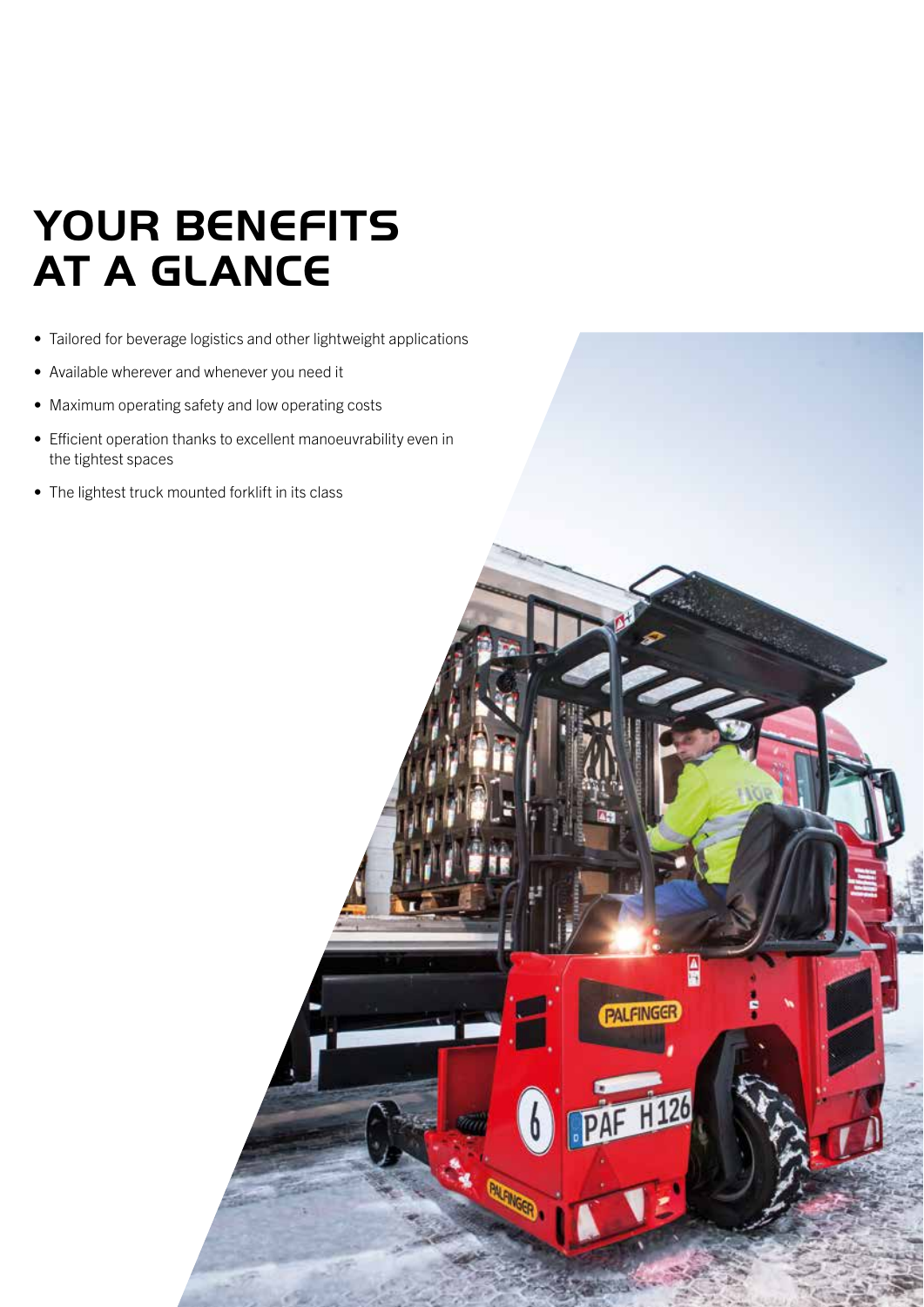# **COMFORT PACKAGE FOR THE OPERATOR**

### 06 Highlights



Fatigue-free, precision operation

- Ergonomically arranged controls
- Smooth and precise forklift control



Outstanding weatherproofing

• Protection via spacious driver's cab



Safety

- Additional ground controls for easy access with precise control for safe mounting or dismounting from the delivery truck
- Forklift can be lowered without the driver having to mount the machine.
- Protected central seating position
- Increase safety with additional grab handles



#### Visibility through the mast, doubled

- Flow divider and sideshift cylinder positioned behind upper fork carriage
- Improves visibility, especially of the fork tips
- Optimum visibility due to unique 'selfcontained' design



#### Comfort and control

- Large operator station giving great freedom of movement
- Reduced driver fatigue
- Reduced engine vibration
- Excellent all round visibility due to high, central seat position



Controls and instrumentation

- Fuel level indicator
- Oil pressure gauge
- Temperature gauge
- Air filter contamination indicator
- Operating hours counter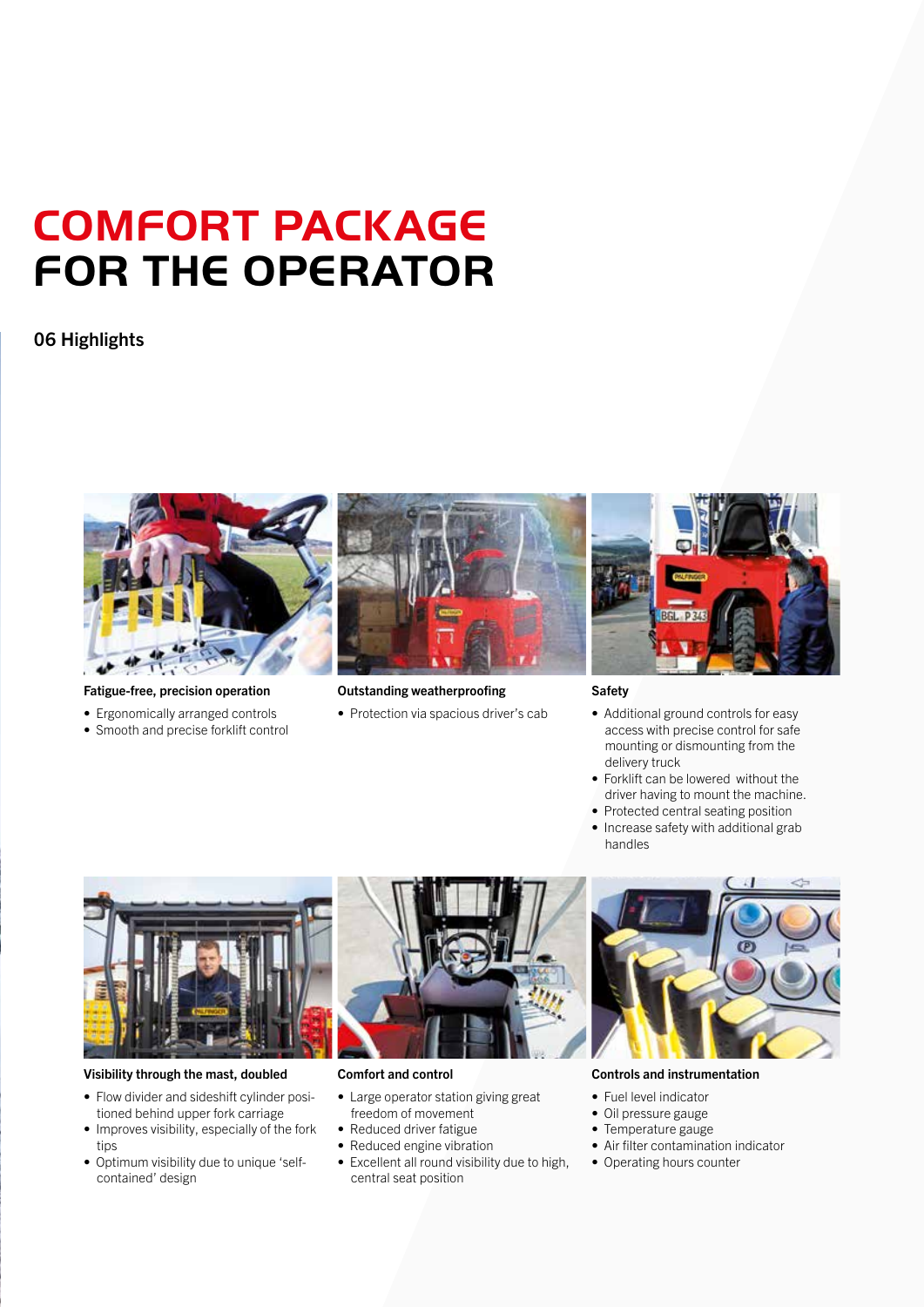# **HIGH-VALUE PACKAGE FOR THE BUSINESS**

### 06 Highlights



#### Lower dead weight  $=$  greater productivity

- At 1,580kgs, the lightest truck mounted forklift in its class
- Tailor-made for your industry
- Increased payload
- Fuel-saving



#### Maximum operating safety

- Increased use of steel pipes
- Optimised hose routing in steering console area
- Protected components thanks to a compact design and enclosed chassis construction



#### Reduced servicing and maintenance costs

- New air filter design and layout
- Improved glowplug accessibility
- Reinforced steering console bearing = longer service life
- Standardisation and reduction in number of parts in lift mast (guide block, fork carriage rollers)



#### Long-term value retention

- Extensive surface pre-treatment
- Full, cathodic immersion primer coating
- Powder coating finish for optimum durability and appearance.
- Produces long-lasting corrosion protection



#### Rapid response, any time, anywhere

- Spare parts available within 24 h through your local partner
- 4,500 qualified PALFINGER service partners worldwide and in your area



Services on offer

- Comprehensive warranty
- Financial solutions
- Insurance
- Full-service agreement
- Training courses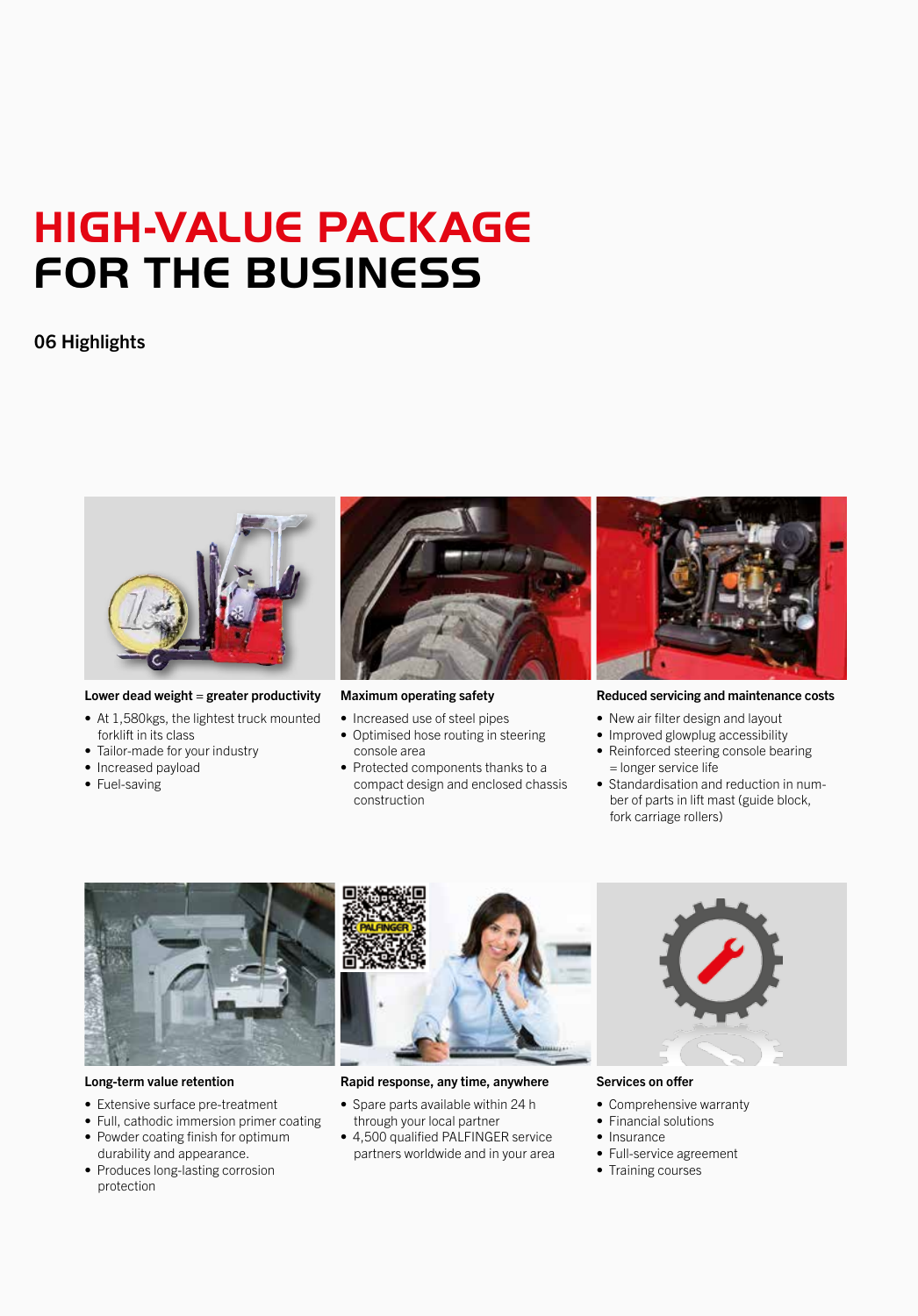## **GREATER COMFORT AND INCREASED PRODUCTIVITY WITH THE NEW LIFT MAST TECHNOLOGY**

- Improves visibility, especially of the fork tips Flow divider and sideshift cylinder positioned behind upper fork carriage
- 100% increased visibility through mast Four fork carriage rollers instead of eight
- Lower maintenance costs Four fork carriage rollers instead of eight rollers
- Parts standardisation saves costs Standardised guide blocks (wide and narrow) in outer mast, inner mast and fork carriage make replacement easier
- Lifting cylinder can be replaced quickly and easily New piston rod design enables simple removal of cylinder base
- Quick and easy  $=$  cost-effective Easy to re-tension mast hoses
- $\bullet$  Low wear = longer service life Due to use of a 30% stronger mast chain